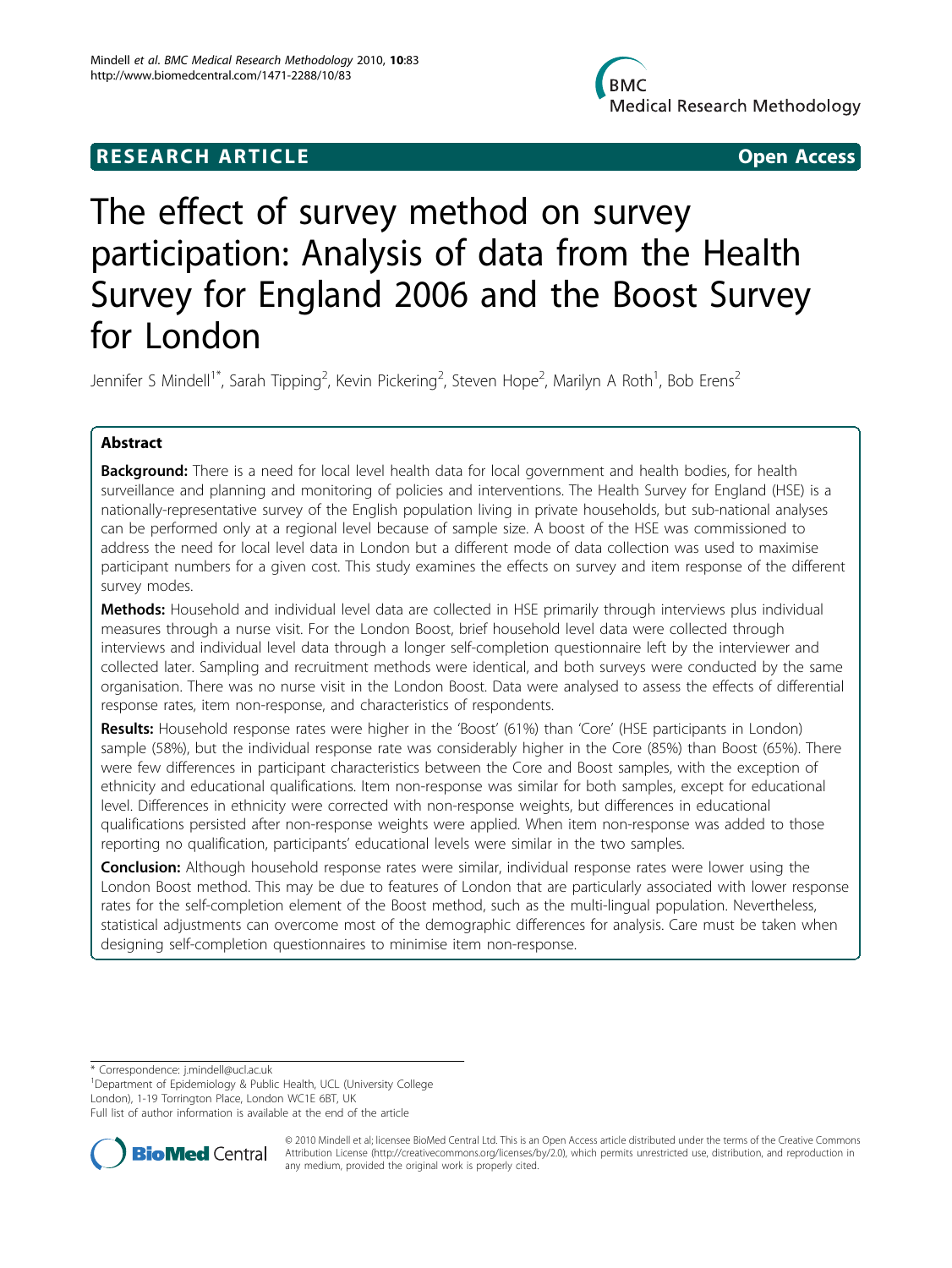## Background

Robust local level data on health and health behaviours is needed to assess local area health outcomes, to develop and monitor policies and interventions aimed at determinants of health and to plan local health and other services. For example, data on smoking prevalence overall and by population sub-group are needed to assess tobacco control policies and smoking cessation support and target where these should best be focused. Alternatives, such as synthetic estimates, are not always appropriate as levels of precision are often low and they cannot be used to monitor changes in response to local interventions [\[1](#page-7-0)].

The Health Survey for England (HSE) is an annual health examination survey of a new, nationally-representative sample of the general population each year. It provides reliable data on a broad range of health topics [[2](#page-7-0)]. The HSE was not designed to provide local area data: the sample sizes (there were 16,000 adults and 7,300 children in 2006) are too small for reliable estimates below the regional level. The HSE sample in a Primary Care Trust (PCT) would need to be supplemented to perform PCT-level analyses. The optimum design for the boost sample would be one that matched the main HSE sample exactly, however, this would also have been more expensive. Using a self-completion questionnaire for most of the data collection maximises the sample size for a given budget, whilst retaining the original sample design. This approach is used for the Welsh Health Survey [[3](#page-7-0)] (WHS), being less expensive than face-to-face interviews. A pan-London consortium, led by the London Health Observatory, commissioned a boost to the HSE in London to obtain survey results for London as a whole and for each of its 31 PCTs [\[4](#page-7-0)].

Using interviews and self-completion questionnaires for health surveys in the same geographical area provided an opportunity to examine differential response rates, and how this might impact results. A decreasing trend in survey participation rates has been reported in the USA [[5](#page-7-0)] and several European countries over the last decades [[6](#page-7-0)-[11](#page-7-0)]. A 2007 review attributes some of this decrease to increasing numbers of research studies plus the proliferation of political polls and marketing by telephone calls and surveys that may look similar to scientific surveys [\[12\]](#page-7-0). Survey information arriving by post or by telephone may be considered "junk" together with unsolicited mail or calls from commercial sources. Low response rates are important since respondent characteristics may differ from those of non-respondents, which can introduce bias into survey estimates [[13\]](#page-7-0). In addition, response rates have been found to vary between modes [\[14](#page-7-0)], which could add substantial differential response bias to results combined across modes. However, overall response may mask variation in response within a survey.

Item non-response relates to particular questions which are missed, even though the respondent has taken part in the survey. It can be an indication of a range of issues, such as the design, topic and placement of the question, the characteristics of the participant and the mode of data collection [\[15](#page-7-0)]. Understanding the relationship between mode and level of non-response when surveying health and health behaviours is vital if mixed mode data collection is to be used in the future. This paper examines differences in response rates and characteristics of participants and item non-response. A companion paper investigates the effects of mode and context of the survey method on question responses (manuscript submitted).

#### Methods

#### Participants

The Health Survey for England (HSE) is an annual cross-sectional survey of a nationally representative sample of the English population living in private households. Participants are visited by interviewers, who measure height and weight and collect household and individual level data using computer-assisted personal interviews (CAPI). Participants who agree are visited on a separate occasion by nurses, who obtain further measurements and biological samples. The interviewer's visit includes a short self-completion booklet, which includes questions on perceived social support and the General Health Questionnaire (GHQ12, a measure of psychological health) questions [[16\]](#page-7-0).

The method used for the London Boost was adapted from the WHS method. It involved leaving self-completion questionnaires rather than face-to-face CAPI. Interviewers visited selected addresses to carry out the household interview (using a paper questionnaire), and recruit household members. Interviewers returned to collect completed individual questionnaires and encourage non-responding household members to participate, calling at the address a few times if necessary. The household interview included questions on household members' sex, age, household type, activity of the Household Reference Person (HRP, the person in the household responsible for the accommodation, or if more than one person, the person with the highest income), occupation of the HRP and whether any household members smoked. The interviewer measured the height and weight of all consenting participants who were present at either visit. There was no nurse visit.

To encourage participation, the self-completion questionnaire was kept reasonably short: only a sub-set of topics and questions from the HSE were included.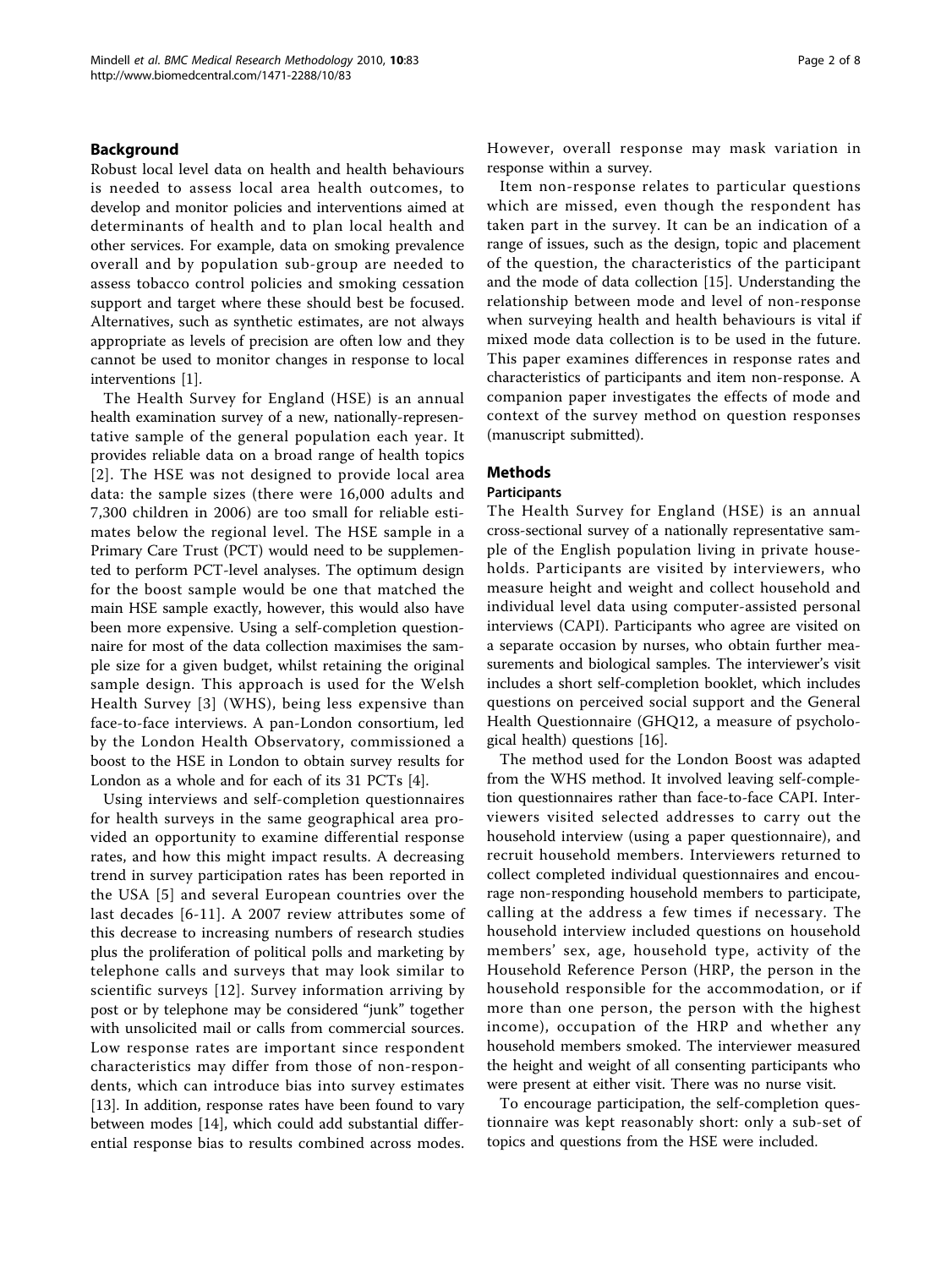The sample was selected from the small-user Postcode Address File (PAF), which is a list of all the mail delivery addresses in England. The PAF has very good coverage of private addresses, excluding fewer than 1% of households. To increase the precision of the sample, prior to selection, the PAF was sorted by local authority (PCT within London) and the percentage of households with a head of household in a non-manual occupation (Socio-Economic Groups 1-6, 13), taken from the 2001 Census.

The samples for both the HSE and London Boost were drawn using a two-stage, stratified sampling procedure. Primary Sampling Units (PSU) were single or grouped postcode sectors: postcode sectors with fewer than 500 addresses were combined with neighbouring sectors before selection to avoid clustering of sampled addresses. For the national HSE 2006 Core sample, a sample of 720 PSUs was drawn at the first stage with probability proportional to the total number of addresses within them; 102 PSUs fell within London. At the second stage, a fixed number of addresses was selected per PSU. This design gives each address an equal chance of being selected, making the sample of addresses representative of all addresses in England.

For the London Boost sample, 202 PSUs were selected at the first stage with unequal probability to ensure 6 PSUs were selected per London PCT (more in boroughs that had commissioned larger boosts). At the second stage, a fixed number of addresses were selected per PSU, with more addresses selected in inner London, where response rates were expected to be lower. The unequal selection probabilities meant address selection weights were required for analysis to make the sample representative of London.

People living in institutions were not included in either survey. All adults (aged 16 and over) up to ten and two children (aged 0-15 years) in each household were eligible to participate. Where there were more household members than these, participants were selected at random using a Kish grid. The household protocol was the same across the Boost and the Core except that the household questionnaire in the Boost was shorter and completed by the interviewer using pen and paper, rather than CAPI. Interviewers are required to make at least four attempts at contact, at different times of day and day of the week, before a household is considered a non-responder. The mean number of calls made to non-responding addresses in 2006 was 7.6.

All London Boost Survey participants ('Boost') and all Core HSE participants resident in London ('Core') aged 16+ were included in the analyses. More detail is available elsewhere [[17](#page-7-0)]. Ethical approval was obtained for both surveys from the London Multi-centre Research Ethics Committee.

## Statistical Analysis Non-response

Comparison was made between the overall response levels of households and individuals to the Boost and Core surveys, to assess whether differences in mode affected response. The impact of differential response rates on the sample composition was assessed by comparisons of respondent characteristics.

## Characteristics of respondents

The effects of differential response on sample composition were investigated further by comparing the sociodemographic characteristics of the two samples. Non-response weights were not applied during this analysis, as the aim was to identify differences in the achieved samples. However, selection weights were required to make the two samples comparable, as the sample design of the London Boost meant it was not representative of the London population. Area-level variables included: PCT Spearhead status (Spearhead PCTs contain the 20% most health-deprived local authorities and receive extra funding to tackle health inequalities) [[18](#page-7-0)]; PCT location in inner or outer London; quintile of index of multiple deprivation (IMD 2004) [[19](#page-7-0)]; the proportion of persons in the PSU belonging to a non-white minority ethnic group; and the proportion of household heads in the PSU from non-manual occupations (both based on data from the 2001 Census).

Further comparisons were carried out to examine whether differences between the Core and Boost samples remained once non-response weights had been applied. These weights correct for both unequal selection probabilities and the effects of differential nonresponse. The two samples were weighted separately using the same weighting procedure, which corrected for differential response by age, sex, household type and inner/outer London, and is described further in the Appendix and elsewhere [[17](#page-7-0)].

## Item non-response

The number of missing data items (item non-response) by mode was examined by comparing the number of survey participants who had not answered (i.e. refused or skipped) individual questions.

Since both samples were clustered, stratified and weighted, the analysis was run in Stata 10 using the 'svy' command to account for the complex sample design. Data from men and women were analysed separately to reduce clustering within households.

## Results

## Household response rates

963 households were interviewed in the Core London sample and 3,882 households in the Boost. There were small but significant differences in response rates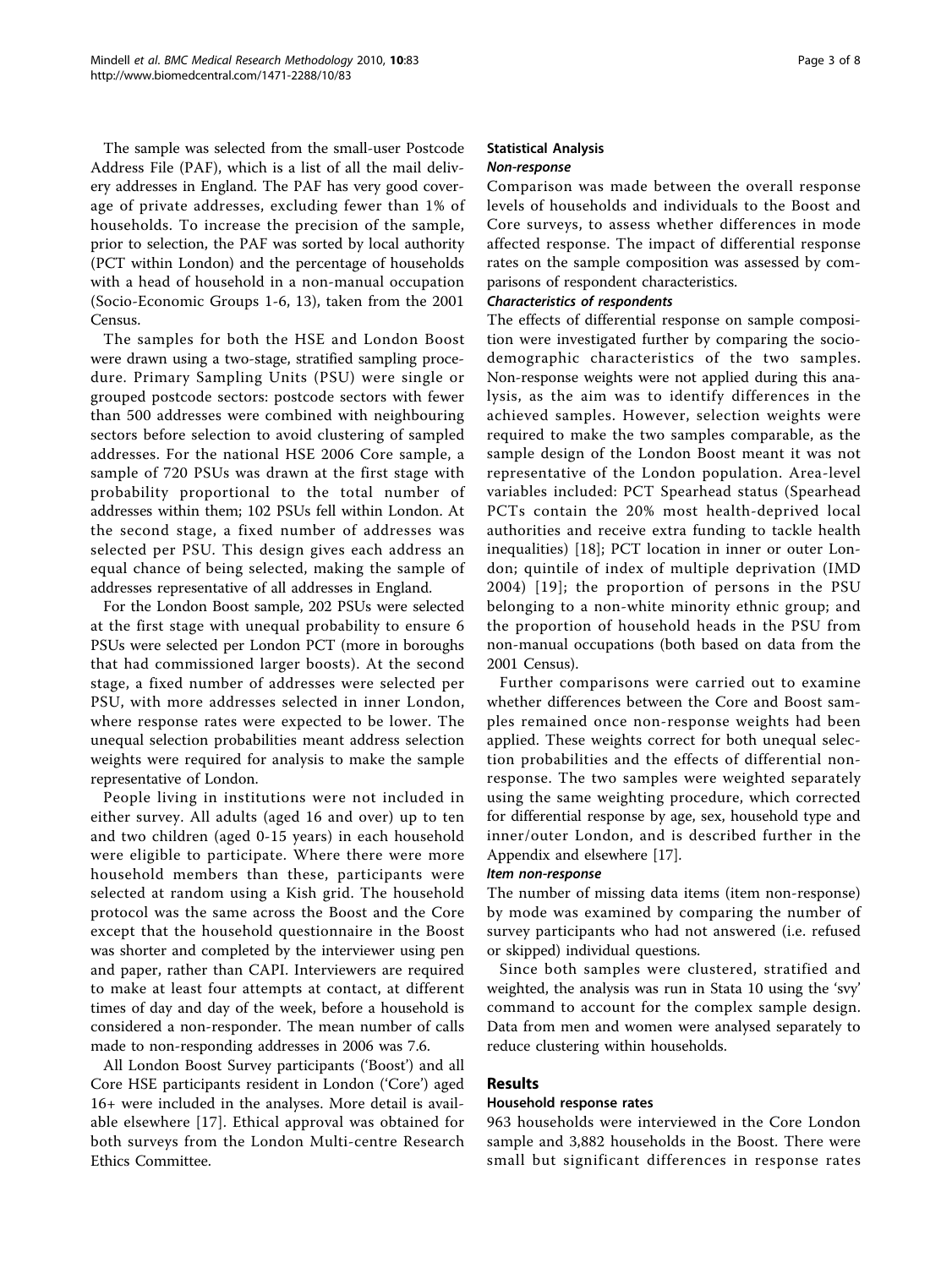between the two modes for households (58% Core; 61% Boost;  $p < 0.001$ , Table 1). The national response rate for the 2006 HSE was 68% [\[13\]](#page-7-0). The Boost had a significantly higher response rate in outer London PCTs than the Core. There was much overlap between Spearhead status and location of PCT: 16 of the 18 outer London PCTs were also non-Spearhead PCTs, hence the response rate in non-Spearhead PCTs was also significantly higher for the Boost sample. The Boost method worked better in less deprived areas, while the HSE performed better in slightly more deprived areas (but there was no significant difference in the most deprived areas). There were few differences in response by the proportion of minority ethnic residents.

## Table 1 Household response rates by sample type and area characteristics

|                                                             |                                    | Household<br>response rates         |                         |
|-------------------------------------------------------------|------------------------------------|-------------------------------------|-------------------------|
|                                                             | Core <sup>a</sup><br>$\frac{0}{0}$ | Boost <sup>b</sup><br>$\frac{0}{0}$ | Significance<br>P-value |
| PCT spearhead status                                        |                                    |                                     |                         |
| Non-Spearhead                                               | 55                                 | 62                                  | < 0.001                 |
| Spearhead                                                   | 63                                 | 61                                  | 0.463                   |
| <i><u><b>I</b>ocation</u></i>                               |                                    |                                     |                         |
| Inner London PCTs                                           | 60                                 | 60                                  | 0.687                   |
| Outer London PCTs                                           | 57                                 | 62                                  | 0.001                   |
| Index of Multiple Deprivation (IMD)<br>(quintiles)          |                                    |                                     |                         |
| Least deprived (< 11.9)                                     | 52                                 | 62                                  | 0.001                   |
| 2 <sup>nd</sup> least deprived (11.9 to 19.2)               | 58                                 | 62                                  | 0.163                   |
| Middle quintile (19.3 to 27.7)                              | 54                                 | 62                                  | 0.009                   |
| 2 <sup>nd</sup> most deprived (27.7 to 37.9)                | 65                                 | 59                                  | 0.037                   |
| Most deprived $(> 37.9)$                                    | 61                                 | 62                                  | 0.644                   |
| Proportion of minority ethnic<br>population (quintiles)     |                                    |                                     |                         |
| Lowest density $(< 12.1\%)$                                 | 56                                 | 59                                  | 0.253                   |
| 2 <sup>nd</sup> lowest density (12.1-19.0)                  | 56                                 | 62                                  | 0.078                   |
| Middle quintile (19.1-27.2)                                 | 58                                 | 63                                  | 0.058                   |
| 2 <sup>nd</sup> highest density (27.2-39.6)                 | 55                                 | 61                                  | 0.045                   |
| Highest density (> 39.6%)                                   | 63                                 | 61                                  | 0.515                   |
| Proportion of non-manual heads of<br>households (quintiles) |                                    |                                     |                         |
| Lowest density $(< 53.0)$                                   | 65                                 | 63                                  | 0.632                   |
| 2 <sup>nd</sup> lowest density - 53.0 to 61.8               | 60                                 | 59                                  | 0.870                   |
| Middle quintile - 61.9 to 69.7                              | 57                                 | 59                                  | 0.535                   |
| 2 <sup>nd</sup> highest density - 69.8 to 78.0              | 54                                 | 64                                  | 0.001                   |
| Highest density (> 78.0)                                    | 53                                 | 61                                  | 0.007                   |
| All                                                         | 58                                 | 61                                  | 0.005                   |

<sup>a</sup> unweighted <sup>b</sup> weighted for selection

## Response rates of individuals within co-operating households

There were larger differences in the participation rates of eligible individuals within responding households (Table 2). Individuals in the Core were more likely to give a productive interview once the household had responded. There were 1,841 eligible adults living in the 963 Core responding households, of whom 1,569 (85%) gave a productive interview. The 3,882 responding households in the Boost sample contained 7,714 eligible adults, of whom 5,004 (65%) completed a questionnaire. Older people were more likely to respond in each sample. Individuals in multi-adult households were least likely to respond; this effect was greater for the Boost than for the Core.

## Item non-response

The Core survey had lower levels of item non-response than the Boost for both the household and individual questionnaires. Within the Boost survey there were fewer missing items for the household component, where the interviewer carried out the short household interview on paper, than the self-completion component. The Boost had higher levels of item non-response than the Core, although the level of item non-response for the Boost was generally low  $\left($  < 5%) for the majority of the questions. There was, however, a wide range in the amount of item non-response (Table [3\)](#page-4-0). Levels of item non-response were lower for straightforward questions with simple answer categories, such as general health. They were higher for more sensitive questions,

## Table 2 Individual response rates within co-operating households

|                                    |           | Individual response<br>rates  |                         |
|------------------------------------|-----------|-------------------------------|-------------------------|
|                                    | Core<br>% | <b>Boost<sup>a</sup></b><br>% | Significance<br>p-value |
| Age group                          |           |                               |                         |
| $16 - 34$                          | 80        | 58                            | < 0.001                 |
| 35-54                              | 87        | 70                            | < 0.001                 |
| $55+$                              | 91        | 73                            | < 0.001                 |
| <b>Household composition</b>       |           |                               |                         |
| 1 adult 16-59, no children         | 100       | 78                            | < 0.001                 |
| 2 adults 16-59, no children        | 84        | 63                            | < 0.001                 |
| Small family                       | 90        | 72                            | < 0.001                 |
| Large family                       | 88        | 64                            | < 0.001                 |
| Large, adult household             | 72        | 54                            | < 0.001                 |
| 2 adults, 1+ aged 60+, no children | 91        | 74                            | < 0.001                 |
| 1 adult aged 60+, no children      | 98        | 79                            | < 0.001                 |

<sup>a</sup> Boost sample weighted by address selection weight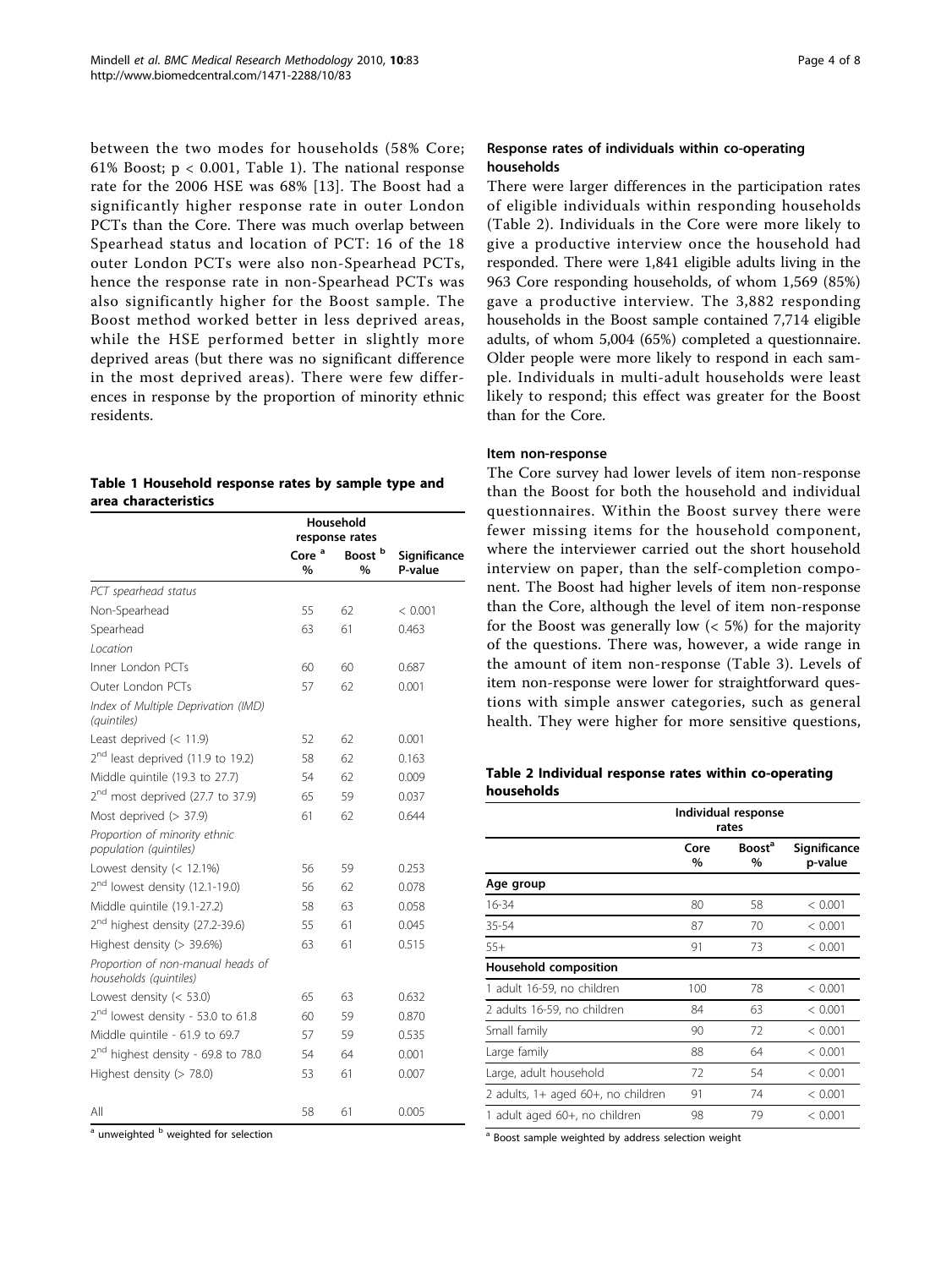<span id="page-4-0"></span>Table 3 Levels of item non-response for key variables from the individual questionnaire by sample type

|                                              | Participants with item<br>missing |                      |  |
|----------------------------------------------|-----------------------------------|----------------------|--|
|                                              | Core<br>$\%$                      | <b>Boost</b><br>$\%$ |  |
| Participant ethnicity                        | 0.4                               | 2.5                  |  |
| Marital status                               | 0.1                               | 2.1                  |  |
| Participant economic activity                | 0.3                               | 5.9                  |  |
| Highest education qualification              | 0.3                               | 9.2                  |  |
| Cigarette smoking status                     | 0.9                               | 2.4                  |  |
| Frequency drunk alcohol in last 12 months    | 1.1                               | 2.1                  |  |
| Grouped portions of fruit eaten yesterday    | 0.1                               | 3.0                  |  |
| Self-assessed general health                 | 0.0                               | 12                   |  |
| Long-standing illness or disability          | 0.0                               | 1.9                  |  |
| Limiting long-standing illness or disability | 0.0                               | 1.9                  |  |
| Summary physical activity level              | 0.2                               | 16.1                 |  |
| Base (unweighted)                            | 1,569                             | 4.942                |  |

such as ethnicity and economic activity, and for complex modules such as education and physical activity.

The educational qualification question had high item non-response; 9% of the Boost sample did not complete it compared with less than 1% of the Core. The proportion missing for participant economic activity was also high (6% Boost, 0.3% Core).

Some participants followed the filtering incorrectly and skipped a follow-up question they should have answered. 13% of current smokers in the Boost (compared with <1% Core) did not record the number of cigarettes they smoked, and 9% of Boost participants who had drunk alcohol in the last seven days did not give the number of units drunk on the heaviest day, compared with 1% of Core participants.

Higher levels of item non-response in the Boost resulted in more missing data in the 'derived' summary variables used in analysis. These variables combine responses from more than one question: missing data from any one of the component questions produces a missing result for the derived variable. The physical activity derived variable summarises the responses made to a long series of questions; this derived variable was missing for 0.2% Core but 16% of Boost participants.

Although the levels of item non-response were more similar for the social support and GHQ12 questions asked by self-completion in both the Core and Boost surveys, the Boost item non-response (2.9% and 3.5%) was still higher (2.4% and 1.2%).

## Socio-demographic characteristics of participants

After applying selection but not non-response weights, the demographic profiles of the achieved Core and

Boost samples were very similar in age and sex (Table [4\)](#page-5-0). Both samples slightly under-represented younger men and over-represented older people compared with the London population. Both had a higher proportion of women than men. This pattern was more evident in the Boost sample, but the difference was not significant.

Further comparisons were carried out on data weighted for non-response. There was a significant difference in the ethnicity of participants, with more non-White participants in the Core sample than in the Boost. The Boost sample, however, was the closer of the two to the ethnic distribution of the London population. The differences in the ethnic profile were no longer significant once non-response weights were applied (Table [4](#page-5-0)).

There were also significant differences in participants' educational qualifications (Table [5\)](#page-5-0). Boost participants had higher qualifications than Core participants as a percentage of all participants who provided a valid answer, but similar levels as a proportion of all participants (Table [4](#page-5-0)); these differences persisted even after non-response weights were applied. A far lower proportion of Boost participants reported no qualifications (Core 25%, Boost 15%).

There were no significant differences in sample profile by participants' current economic activity (Table [5\)](#page-5-0), marital status, household composition, current economic activity of the HRP, NS-SEC of HRP, area-level deprivation indicators, or PCT Spearhead status.

## **Discussion**

This study provides an opportunity to compare two survey modes regarding response rates, participant characteristics, and item non-response. The household response rates were slightly better for the Boost, whereas the individual response rates were considerably better for the Core. Both were lower than the national HSE 2006 response rate, although response rates tend to be lower in large metropolitan areas like London.

#### Response rates

The household response rate was higher for the Boost sample than the Core sample.

The amount of time the interviewer was required to spend in the respondent's home may be a factor in this difference; the household interviews for the Core and Boost samples both ran to around 10 minutes, however, the Core household CAPI interview leads on directly to the individual CAPI interview, which could last up to an hour. Therefore one possible explanation for the differences in household response is that, in comparison with the Core sample, Boost households only had to commit themselves to a short interview.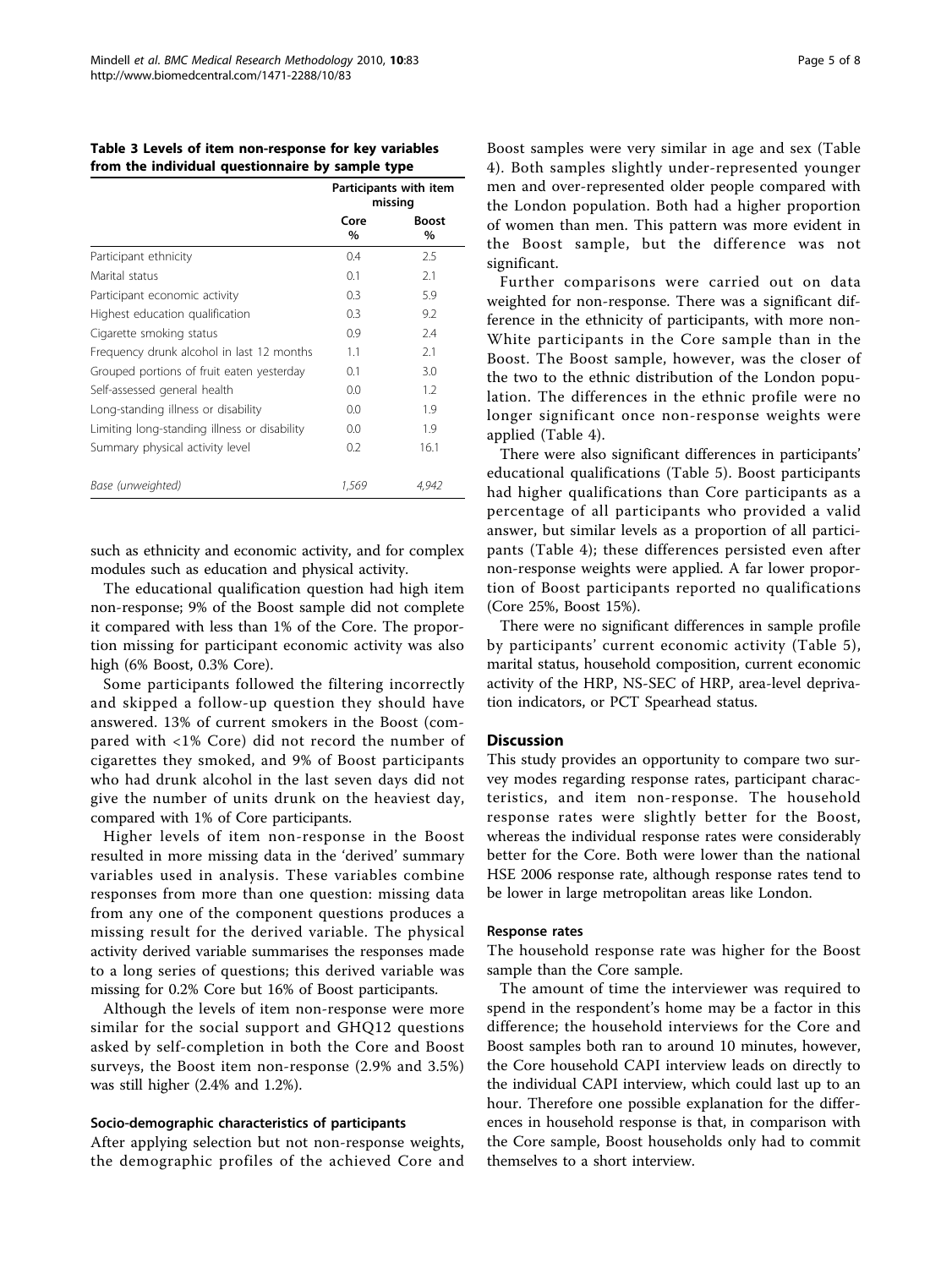|                                | <b>MEN</b>     |                | <b>WOMEN</b>       |                |                |                    |
|--------------------------------|----------------|----------------|--------------------|----------------|----------------|--------------------|
|                                | Core<br>$\%$   | Boost<br>%     | Population<br>$\%$ | Core<br>$\%$   | Boost<br>%     | Population<br>$\%$ |
| Sex                            | 47             | 44             | 49                 | 53             | 55             | 51                 |
| Age (grouped)                  |                |                |                    |                |                |                    |
| $16 - 24$                      | 12             | 12             | 15                 | 12             | 13             | 14                 |
| $25 - 34$                      | 23             | 20             | 25                 | 22             | 21             | 24                 |
| 35-44                          | 22             | 21             | 22                 | 24             | 22             | 20                 |
| 45-54                          | 15             | 18             | 15                 | 15             | 16             | 15                 |
| 55-64                          | 13             | 13             | 11                 | 11             | 12             | 11                 |
| $65+$                          | 15             | 15             | 13                 | 16             | 16             | 16                 |
| Ethnicity                      |                |                |                    |                |                |                    |
| White                          | 64             | 69             | 72                 | 63             | 70             | 72                 |
| Mixed                          | $\overline{2}$ | $\overline{2}$ | $\overline{2}$     | 3              | 3              | $\overline{2}$     |
| Asian                          | 19             | 16             | 13                 | 17             | 14             | 12                 |
| Black                          | 13             | 9              | 9                  | 14             | 10             | 10                 |
| Chinese/other                  | 3              | 4              | 3                  | $\overline{4}$ | $\overline{4}$ | $\overline{4}$     |
| Base (unweighted) <sup>a</sup> | 736            | 2202           | 3667744            | 833            | 2726           | 3745524            |
| Base (weighted) b              | 768            | 2302           |                    | 870            | 2871           |                    |

<span id="page-5-0"></span>Table 4 Demographic comparison of boost and core samples with the London population

 $a$  Bases vary but are of similar sizes; those show are for age group.

<sup>b</sup> Only selection weights were applied in this analysis.

The reasons the Boost performed more poorly than the Core in terms of individual response rates are unclear. The presence of the interviewer and their ability to motivate household members to participate may partially account for the higher Core individual response rate [\[15](#page-7-0)]. The interactive nature of the face-to-face interview may also prove more interesting for participants compared with answering 'exam-type' questions. Moreover, the

Table 5 Socio-economic characteristics of participants by sample type

|                                             | Core<br>$\%$   | %     | Boost Significance<br>p value |
|---------------------------------------------|----------------|-------|-------------------------------|
| Highest educational qualification           |                |       |                               |
| Higher degree/Degree/NVQ4/5                 | 35             | 34    | < 0.001                       |
| NVQ3/GCE A Level equiv - any grade          | 11             | 13    |                               |
| NVQ1/2 GCE O Level equiv - any grade        | 25             | 24    |                               |
| Other (e.g. City and Guilds, RSA/OCR, BTEC) | $\overline{4}$ | 3     |                               |
| No qualification                            | 25             | 15    |                               |
| Missing                                     | 0.3            | 9     |                               |
| Economic activity                           |                |       |                               |
| Full time study                             | 7              | 8     | 0.005                         |
| In paid work                                | 56             | 52    |                               |
| Looking for work                            | 3              | 3     |                               |
| III (Long and short term)                   | 4              | 4     |                               |
| Retired                                     | 18             | 14    |                               |
| Looking after home                          | 11             | 10    |                               |
| Doing something else                        | 1              | 3     |                               |
| Missing                                     | 0              | 6     |                               |
| Base (unweighted)                           | 1,569          | 4.942 |                               |

interviewers used in the Core survey were generally recruited from the more experienced interviewers among the fieldstaff, compared with those who conducted the Boost, since the Boost interview was much shorter and more straightforward. Whilst the London Boost was designed to elicit the highest response possible from individuals within responding households (e.g. by having interviewers return to households to collect completed questionnaires, rather than relying on participants returning them by post), interviewers had less influence over whether individuals completed the self-completion Boost questionnaires compared with the Core face-toface interviews. Moreover, the Boost survey design allowed for a household interview to be conducted without any individual interviews. While this is also allowed in the Core, it is very unlikely to occur because the person who responds to the household interview usually goes on to complete an individual interview.

For participant characteristics, comparison of the two samples showed few significant differences between the socio-demographic characteristics of the achieved Core and Boost households and individual adults, except that Boost participants appeared to be better educated than Core participants. We might expect this because those with poor reading skills may be put off by the self-completion format. After applying non-response weights, one would expect both samples to provide close correspondence with the London population for the characteristics examined. This was the case, apart from education.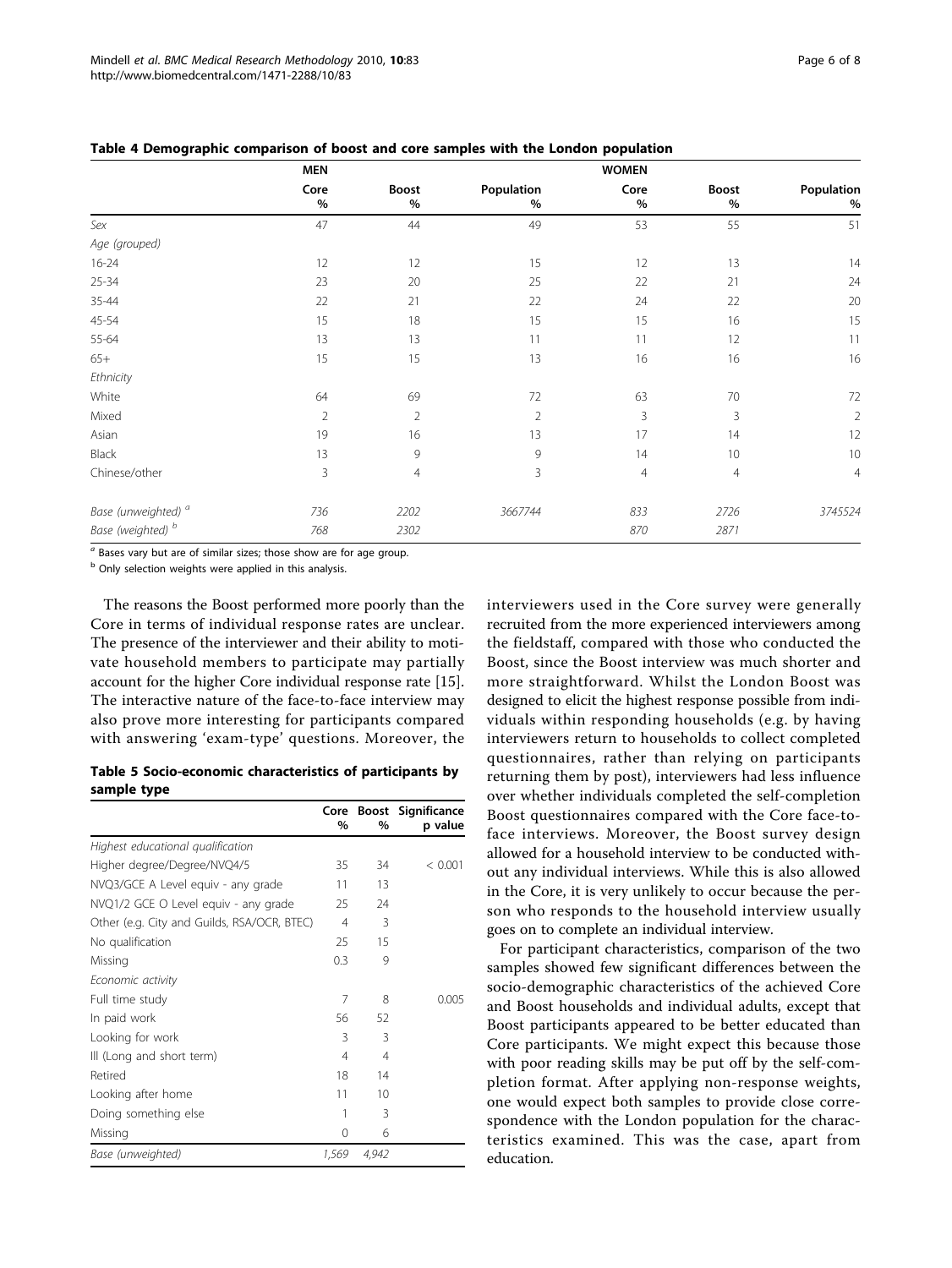#### Item non-response

Item non-response was generally low for both survey modes. High item non-response is an indicator of poor data quality [\[20](#page-7-0)]. Item non-response is generally higher for paper self-completion methods than electronic selfcompletion or interviewer-assisted methods [\[16,21](#page-7-0)] the interviewer can encourage the participant to answer and inadvertently missed items are reduced because the electronic CAPI questionnaire automatically filters to the correct next question. This indicates that when self-completion paper questionnaires are to be used successfully, it is vital that the questions and layout are well-designed and properly tested [\[22\]](#page-7-0).

Differences in educational qualifications persisted after weighting and were probably due to differences in question format between the two surveys. Including all participants, proportions with various levels of qualifications was very similar between the studies, apart from those without qualifications. There was high item nonresponse to the qualification question among Boost participants (9%), which probably contributes to the observed difference. In the Core survey, the interviewer provided a show card with a detailed list of qualifications. The interviewer was able to assist and to probe to ensure all qualifications were mentioned. The answer category 'no qualifications' was listed last in the Boost questionnaire: if participants without qualifications only glanced at the question, they may have deemed it irrelevant: the combined proportion of Boost participants with no qualifications or no answer was similar to the Core figure.

Questions are missed for different reasons, including being too sensitive, too cognitively demanding, or skipped in error [[16](#page-7-0)]. Missing responses to smoking and alcohol questions were probably due to participants' failure to follow question routing rather than a reluctance to answer. There were very few refusals in the face-toface interview, suggesting participants did not find these questions to be particularly sensitive. The high missing item rate for questions on household income in each year's (core) HSE confirms that participants feel able to refuse to answer questions they feel are sensitive. The shorter length of the Core booklet and the presence of an interviewer may have contributed to fewer missing items in the Core GHQ12 and social support questions compared with the Boost.

#### Strengths and limitations

The main strengths of this study were the identical sampling methods and contemporaneous conduct of the two surveys in the same area. The principal limitations were the lack of information on non-responding households and the need to use mid-year estimated populations for some of the regional and PCT-level socio-demographic data for comparisons, as the Census was five years before the survey.

Although interviewers were generally assigned to only one of these two surveys, they were all employed by the same organisation and had identical general training, with differences only in the project-specific training for the specific survey they were undertaking. The main difference was that the interviewers working on the Core HSE were generally more experienced than those working on the Boost, where less interviewer interaction was required. This could have had an effect on response rates, although it is difficult to test this here. Such differences occurred because this project was a 'natural experiment' [\[23\]](#page-7-0) rather than a planned trial.

The Boost method may be less suited to urban areas like London, where two contacts are required to obtain a productive interview (delivering and collecting the questionnaire), given that household response rates generally tend to be lower in London and other metropolitan areas than elsewhere in England. The HSE interview can be completed on first contact with all eligible adults if they are present. The high proportion of residents from minority ethnic groups may mean that English language proficiency is a more common barrier in London, since translated questionnaires were not available. The proportion of individuals in London whose proficiency in reading and writing English is insufficient to answer a self-completion questionnaire may be higher than the proportion who are unable to understand and answer spoken questions in English. There is also evidence from a number of countries in Europe for lower survey response rates in other capital cities (J Mindell, personal communication).

A number of options exist for collecting local level data. We considered and rejected a postal survey, with respondents completing something sent to them in the post, because of poor response rates, particularly in metropolitan areas, and because we wished to make the data as comparable as possible with the core survey, including a household interview and measurement of height and weight, where possible. The London Boost survey was therefore designed to have interviewers visiting the selected addresses, doing a short household interview, and leaving the self-completion questionnaires to be completed by respondents. This is a very unusual design, that not many people will follow; while it has cost savings, these are considerably less than would be obtained from a straightforward self-completion without any interviewer involvement.

## Conclusion

In summary, the individual response rates were lower in the Boost sample although those who did respond in both survey modes were very similar in terms of